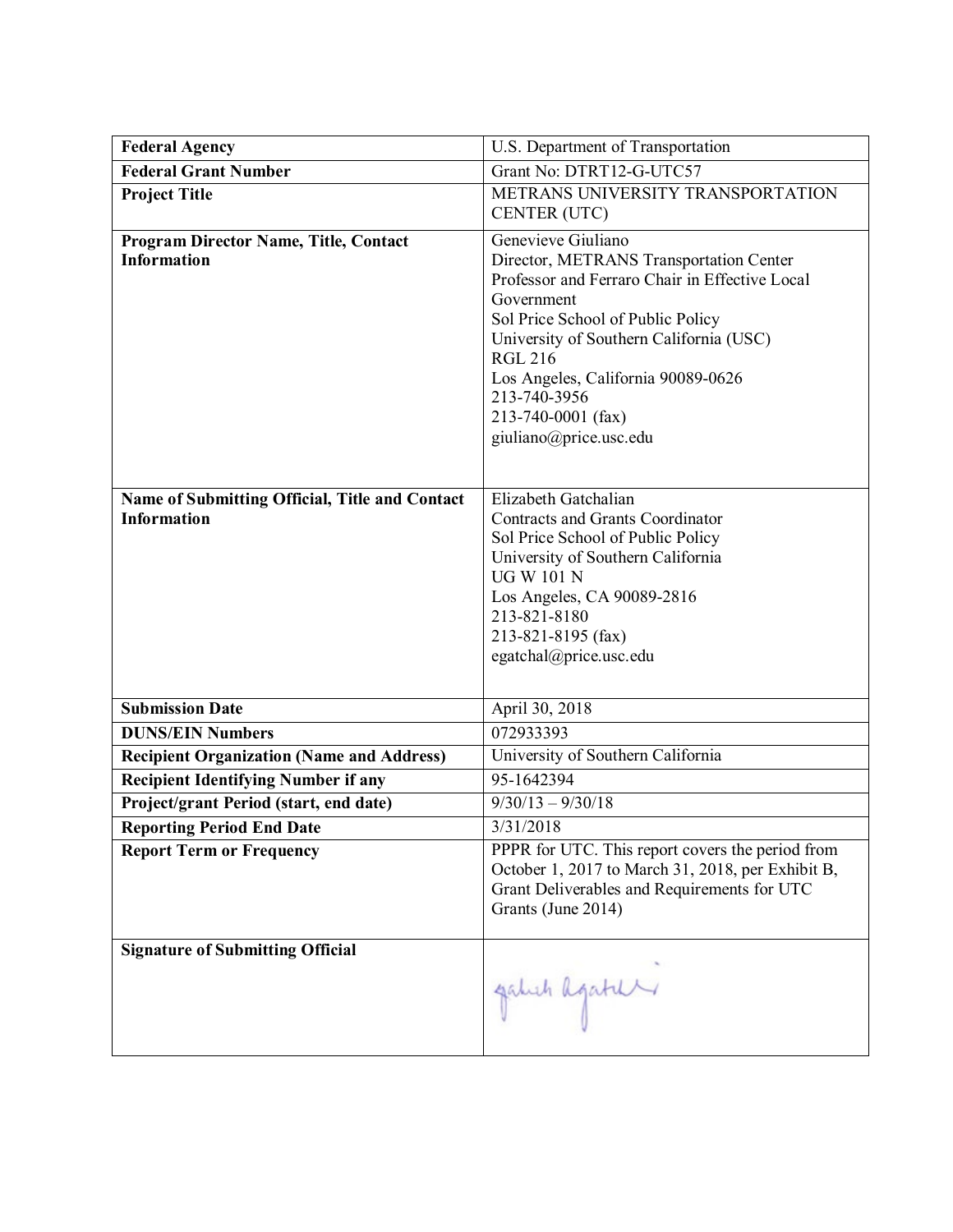# Contents

|    | 1.1 |                                                        |  |
|----|-----|--------------------------------------------------------|--|
|    | 1.2 |                                                        |  |
|    | 1.3 |                                                        |  |
|    |     |                                                        |  |
|    | 2.1 |                                                        |  |
|    | 2.2 |                                                        |  |
|    | 2.3 |                                                        |  |
|    | 2.4 |                                                        |  |
|    | 2.5 |                                                        |  |
|    | 2.6 |                                                        |  |
|    |     |                                                        |  |
|    | 3.1 |                                                        |  |
|    | 3.2 |                                                        |  |
| 4. |     |                                                        |  |
|    | 4.1 | DEVELOLPMENT OF THE PRINCIPAL AND OTHER DISCIPLINES 18 |  |
|    | 4.2 |                                                        |  |
|    | 4.3 |                                                        |  |
|    | 4.4 |                                                        |  |
|    | 4.5 |                                                        |  |
| 5. |     |                                                        |  |
| 6. |     |                                                        |  |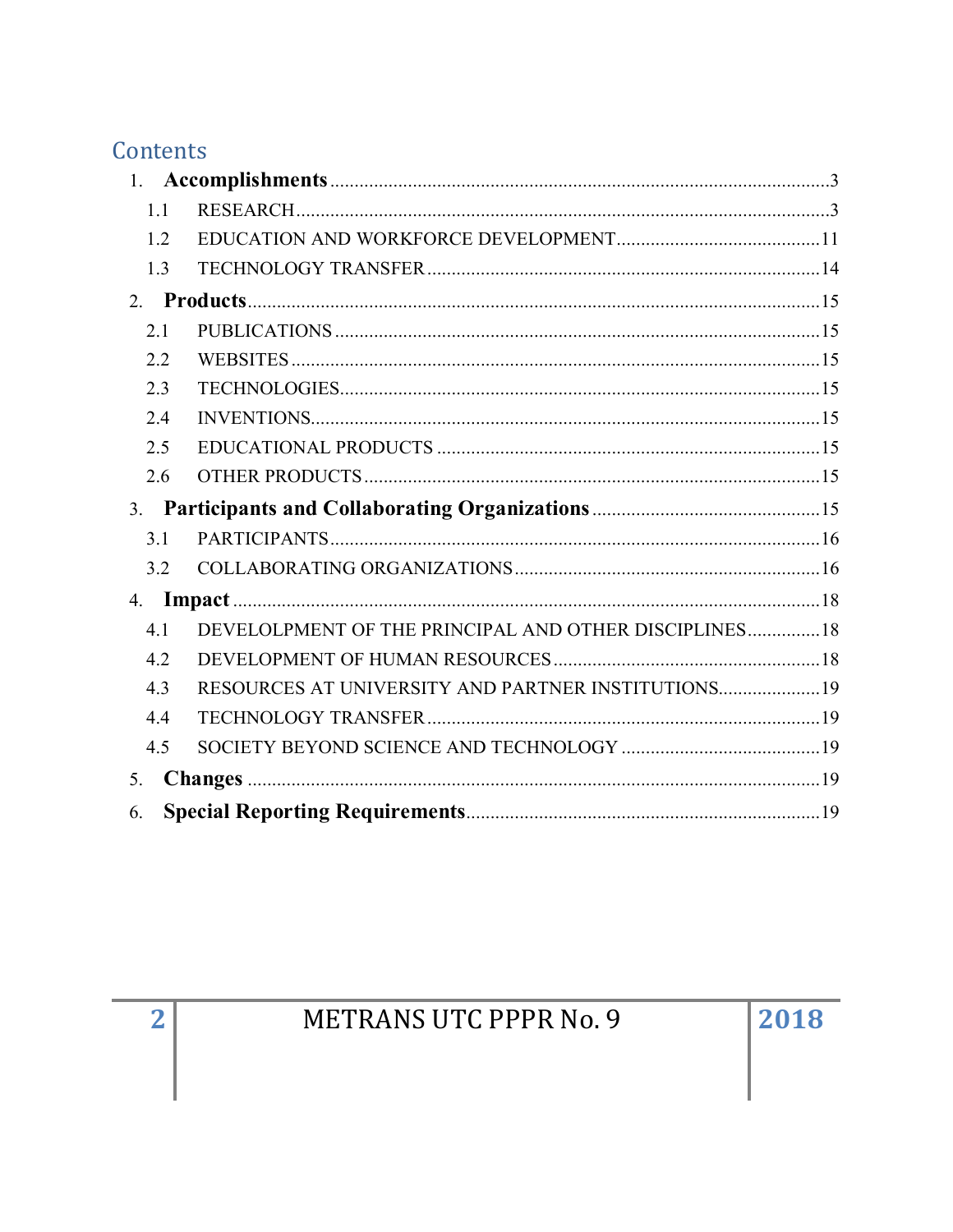# <span id="page-2-0"></span>**1. Accomplishments**

METRANS UTC is a partnership of the University of Southern California (USC) and California State University, Long Beach (CSULB). Its purpose is to conduct a multidisciplinary program of research, education, and technology transfer to increase the economic competitiveness of large metropolitan areas through improved transportation system performance across all surface transportation modes.

# <span id="page-2-1"></span>**1.1 RESEARCH**

The METRANS research program aims to generate knowledge that makes a significant contribution to solving urban transportation problems. Our approach is uniquely integrative: we address passengers and freight across all surface transportation modes. By designing policy incentives to implement effective strategies to address the needs of freight and passengers, system efficiency outcomes are achieved

# *Research Program Themes*

Theme 1 is Understanding Passenger-Freight Interactions, the basic forces underlying transport supply and demand, in three topic areas: relationships between spatial patterns and transportation, characteristics of freight and passenger demand, and better data for analysis of passenger-freight interactions. Theme 2 is Achieving System Efficiencies within and across modes and user classes and policy strategies that facilitate and promote these efficiencies. It includes two topic areas: integrated management across users and modes, and policies for more efficient urban transportation.

# *1.1.2 Research Program Selection and Management*

Tables 1 through 3 list research projects from Years 1 and 2. All projects are completed and final reports are posted on the website. Given space limitations, we do not include descriptions for these projects.

| Table 1: Pre-selected Launch Projects – all are completed and posted to website |                                                                                      |  |
|---------------------------------------------------------------------------------|--------------------------------------------------------------------------------------|--|
| Theme 1                                                                         | <b>Understanding Passenger-Freight Interactions</b>                                  |  |
| Topic 1-1                                                                       | Spatial Patterns and Transportation                                                  |  |
| $1-1a$                                                                          | Urban Spatial Structure, Employment Sub-Centers, and Passenger and Freight Travel    |  |
| $1-1b$                                                                          | The Freight Landscape: Using Secondary Data to Describe Metropolitan Freight Flows   |  |
| Topic 1-3                                                                       | Better Data for Analysis of Passenger-Freight Interactions                           |  |
| $1-3a$                                                                          | Tracking Truck Flows with Programmable Mobile Devices                                |  |
| Theme 2                                                                         | <b>Achieving System Efficiencies</b>                                                 |  |
| Topic 2-1                                                                       | <b>Integrated Management Across Users and Modes</b>                                  |  |
| $2-1a$                                                                          | Efficiencies in Freight and Passenger Routing and Scheduling to Reduce VMT           |  |
| $2-1b$                                                                          | Design and Evaluation of Impact of Traffic Light Priority for Trucks on Traffic Flow |  |
| Topic 2-2                                                                       | Policies for More Efficient Urban Transportation                                     |  |
| $2 - 2$                                                                         | Mitigating Urban Freight Through Effective Management of Truck Chassis               |  |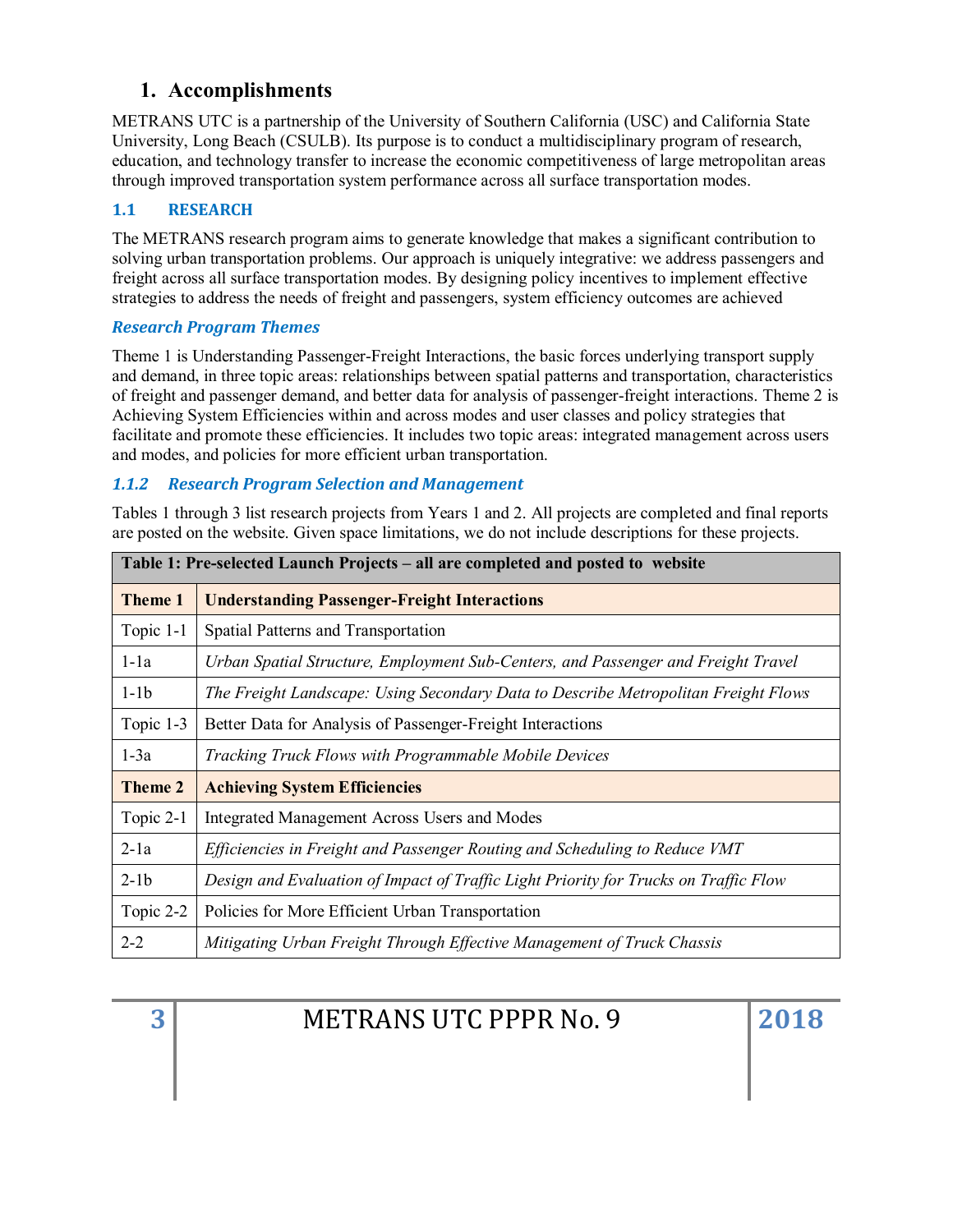| Table 2: Year 1 Open Solicitation Projects, RFP – all are completed and posted to website |                                                                                                                               |  |
|-------------------------------------------------------------------------------------------|-------------------------------------------------------------------------------------------------------------------------------|--|
| <b>Theme 1</b>                                                                            | <b>Understanding Passenger-Freight Interactions</b>                                                                           |  |
| Topic 1-3                                                                                 | Better Data for Analysis of Passenger-Freight Interactions                                                                    |  |
| 14-06                                                                                     | Development of Micro Wireless Sensor Platforms for Passenger-Freight Interactions.                                            |  |
| $14 - 13$                                                                                 | Smart Truck Driver Assistant: Real Time Management of Container Delivery to Trucks                                            |  |
| Theme 2                                                                                   | <b>Achieving System Efficiencies</b>                                                                                          |  |
| Topic 2-1                                                                                 | Integrated Management Across Users and Modes                                                                                  |  |
| 14-09                                                                                     | A Dynamical Framework for Integrated Corridor Management                                                                      |  |
| $14 - 11$                                                                                 | Vehicle-to-Vehicle Communications in Mixed Passenger - Freight Convoys                                                        |  |
| Topic 2-2                                                                                 | Policies for More Efficient Urban Transportation                                                                              |  |
| 14-04                                                                                     | Analysis and Prediction of Spatiotemporal Impact of Traffic Incidents for Better Mobility<br>and Safety in Transport. Systems |  |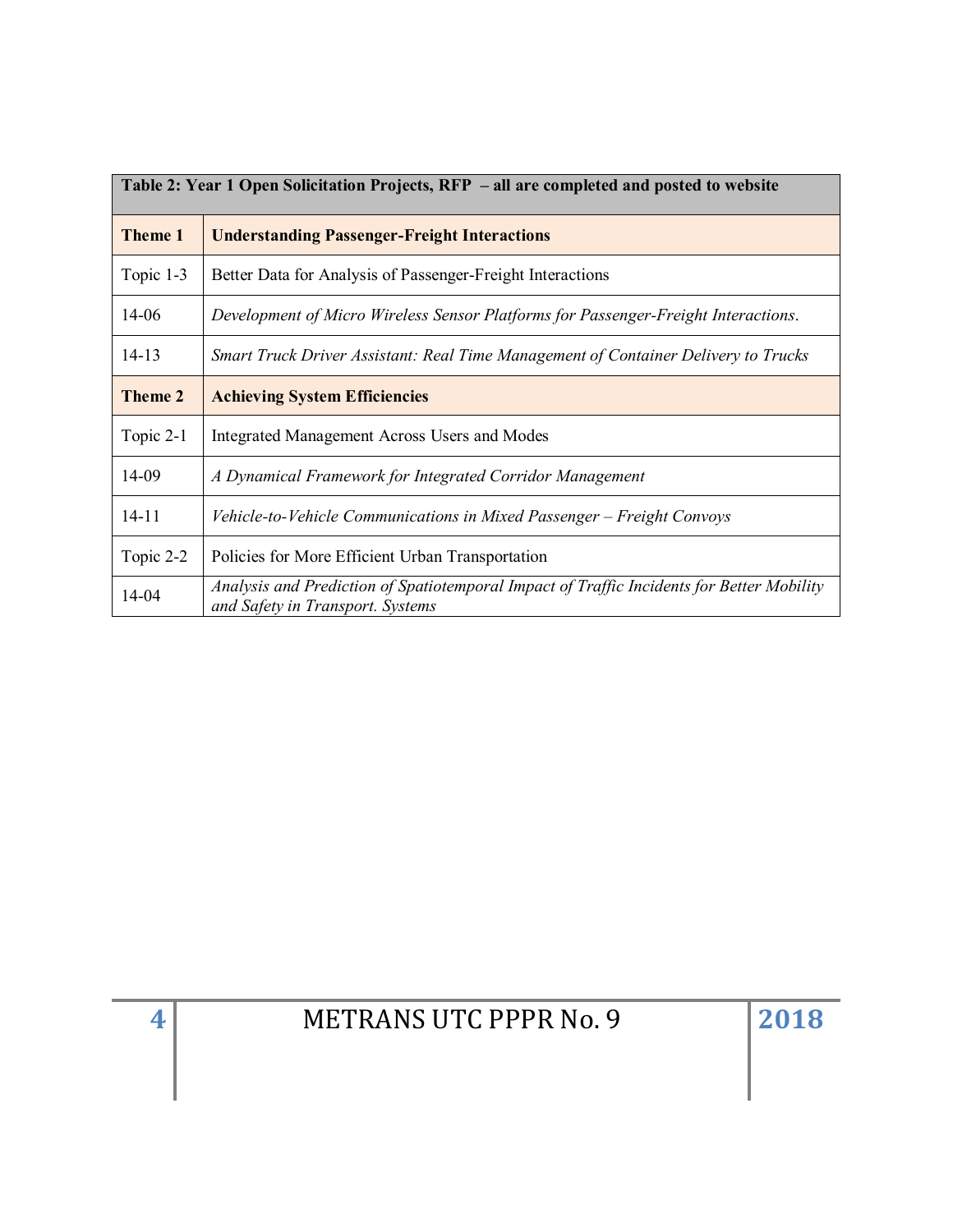| <b>Theme 1</b> | <b>Understanding Passenger-Freight Interactions</b>                                                             | <b>Funding</b> |
|----------------|-----------------------------------------------------------------------------------------------------------------|----------------|
| Topic 1-1      | Relationships Between Spatial Patterns and Transportation                                                       |                |
| $15 - 27$      | Spatial Dynamics of Warehousing and Distribution in California<br>Caltrans                                      |                |
| Topic 1-2      | Characteristics of Freight and Passenger Demand                                                                 |                |
| $15-01$        | Investigations of the Effect of Humid Air on NOX & PM Emissions of a CNG<br>Engine                              | Caltrans       |
| $15-10$        | Route Choice Characteristics of Owner-Operated Trucks in Southern<br>California Freeways                        | Caltrans       |
| $15 - 15$      | The Decline in Inter- and Intra-Urban Mobility and its Impact on Passenger<br>Travel                            |                |
| Topic 1-3      | Better Data for Analysis of Passenger-Freight Interactions                                                      |                |
| 15-02          | Simulation of liquefaction-induced damage of the Port of Long Beach using<br>Caltrans<br>the UBC3D-PLM model    |                |
| <b>Theme 2</b> | <b>Achieving System Efficiencies</b>                                                                            | <b>Funding</b> |
| Topic 2-1      | Integrated Management across Users and Modes                                                                    |                |
| $15-03$        | Development of an Economic Framework to Evaluate Resilience in<br><b>Recovering from Major Port Disruptions</b> |                |
| 15-04          | Integration of Passenger and Freight Rail Scheduling                                                            |                |
| 15-08          | Application of a Regional Multi-Modal Transportation System Performance<br><b>Monitoring Framework</b>          |                |

| п. | <b>METRANS UTC PPPR No. 9</b> | 2018 |
|----|-------------------------------|------|
|    |                               |      |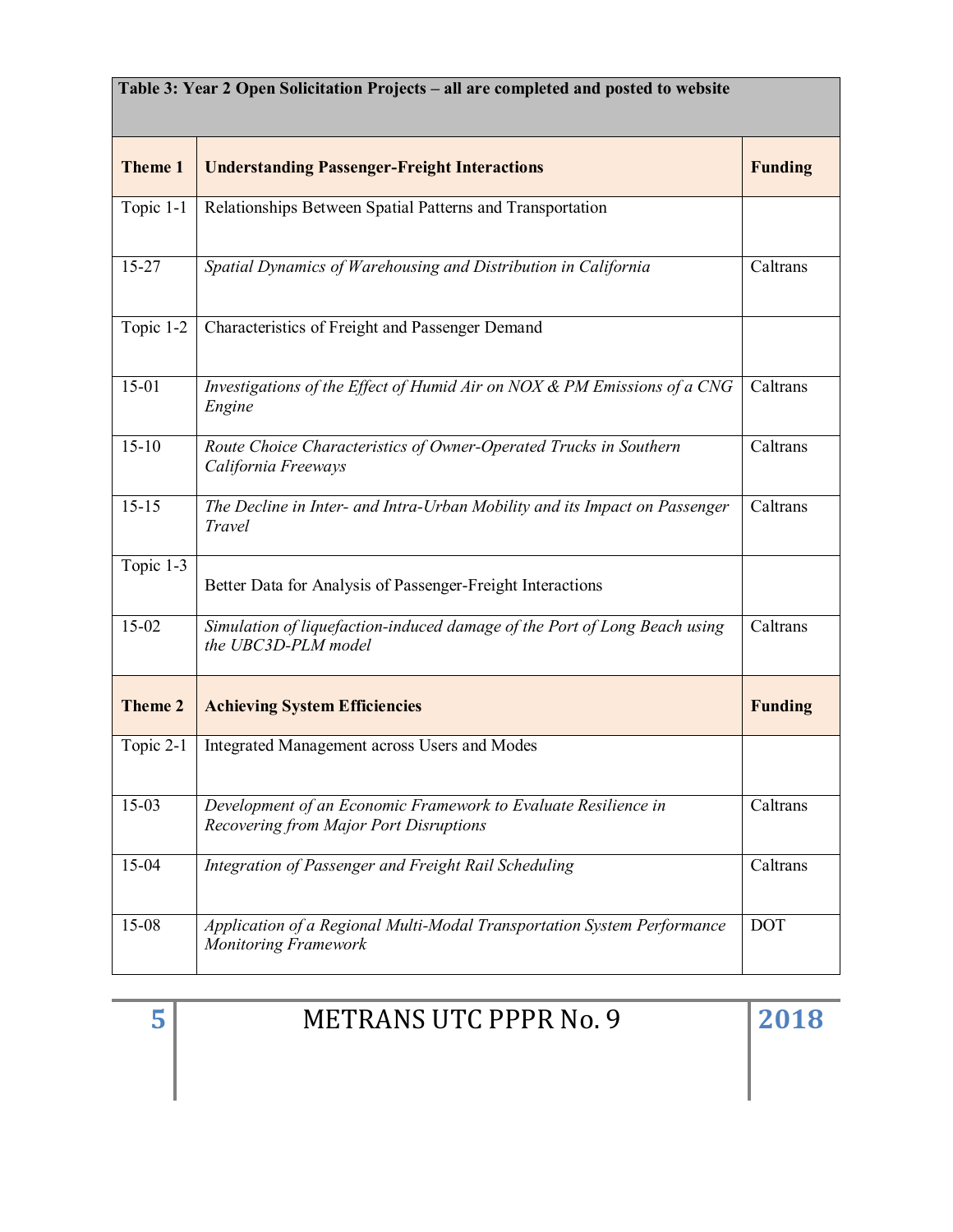| $15 - 12$ | Optimum Routing of Freight in Urban Environments under Normal<br>Operations and Disruptions using a Co-simulation Optimization Control<br>Approach | <b>DOT</b> |
|-----------|----------------------------------------------------------------------------------------------------------------------------------------------------|------------|
| $15 - 14$ | Quantifying the Impact of Next-Generation Modes of Delivery                                                                                        | DOT        |
|           |                                                                                                                                                    |            |
|           |                                                                                                                                                    |            |
| Topics 2- | Integrated Management across Users and Modes and                                                                                                   |            |
| 1 and 2-2 | Policies for More Efficient Urban Transportation                                                                                                   |            |
|           |                                                                                                                                                    |            |
| $15 - 13$ | Developing Affordable Housing Guidelines Near Rail Transit in Los Angeles                                                                          | Caltrans   |
|           |                                                                                                                                                    |            |
|           |                                                                                                                                                    |            |

Table 4 lists the Year 3 projects, funding source, and status. Six of these projects are scheduled for completion in the next quarter. Abstracts for the Year 3 projects were presented in the previous PPPR.

| <b>Table 4: Year 3 Open Solicitation Projects</b> |                                                                                                                               |                |               |
|---------------------------------------------------|-------------------------------------------------------------------------------------------------------------------------------|----------------|---------------|
| <b>Theme 1</b>                                    | <b>Understanding Passenger-Freight Interactions</b><br><b>Funding</b>                                                         |                | <b>Status</b> |
| Topic 1-2                                         | Characteristics of Freight and Passenger Demand                                                                               |                |               |
| $16-13$                                           | Fine grained "automatic vehicle classification" system development<br>for accurately measuring passenger-freight interactions | Caltrans       | Active        |
| <b>Theme 2</b>                                    | <b>Achieving System Efficiencies</b>                                                                                          | <b>Funding</b> | <b>Status</b> |
| Topic 2-1                                         | Integrated Management across Users and Modes                                                                                  |                |               |
| $16 - 02$                                         | A Cost Allocation Model for Horizontal Supply Chains                                                                          | Caltrans       | Active        |
| 16-05                                             | Evaluating Economic Mobility and Resilience of Multimodal<br>Freight Operations in a Connected Vehicle Environment            | Caltrans       | Active        |
| 16-07                                             | Sustainable and Affordable Housing Near Rail Transit: Refining<br>and Expanding a Scenario Planning Toll                      | Caltrans       | Active        |
| $16 - 16$                                         | A Computational Framework for Data-Driven Distributed Resilient<br><b>Control of Traffic Corridors</b>                        | <b>DOT</b>     | Active        |
| $16 - 17$                                         | <b>Evaluating Freight Efficiency Metrics</b>                                                                                  | Caltrans       | Active        |
| Topic 2-2                                         | Policies for More Efficient Urban Transportation                                                                              |                |               |
| 16-08                                             | Innovating on Job Accessibility with General Transit Feed<br>Specification Data                                               | <b>DOT</b>     | Active        |
| 16-06                                             | Trajectory Data Mining for Performance Measurement of Public<br><b>Transportation Systems</b>                                 | Caltrans       | Active        |

We issued our Year 4 RFP [\(http://www.metrans.org/research-projects/metrans-utc\)](http://www.metrans.org/research-projects/metrans-utc) to allocate remaining research funding from the METRANS Tier 1 funds, both USDOT and Caltrans match, including

| ĥ | <b>METRANS UTC PPPR No.</b> |  |
|---|-----------------------------|--|
|   |                             |  |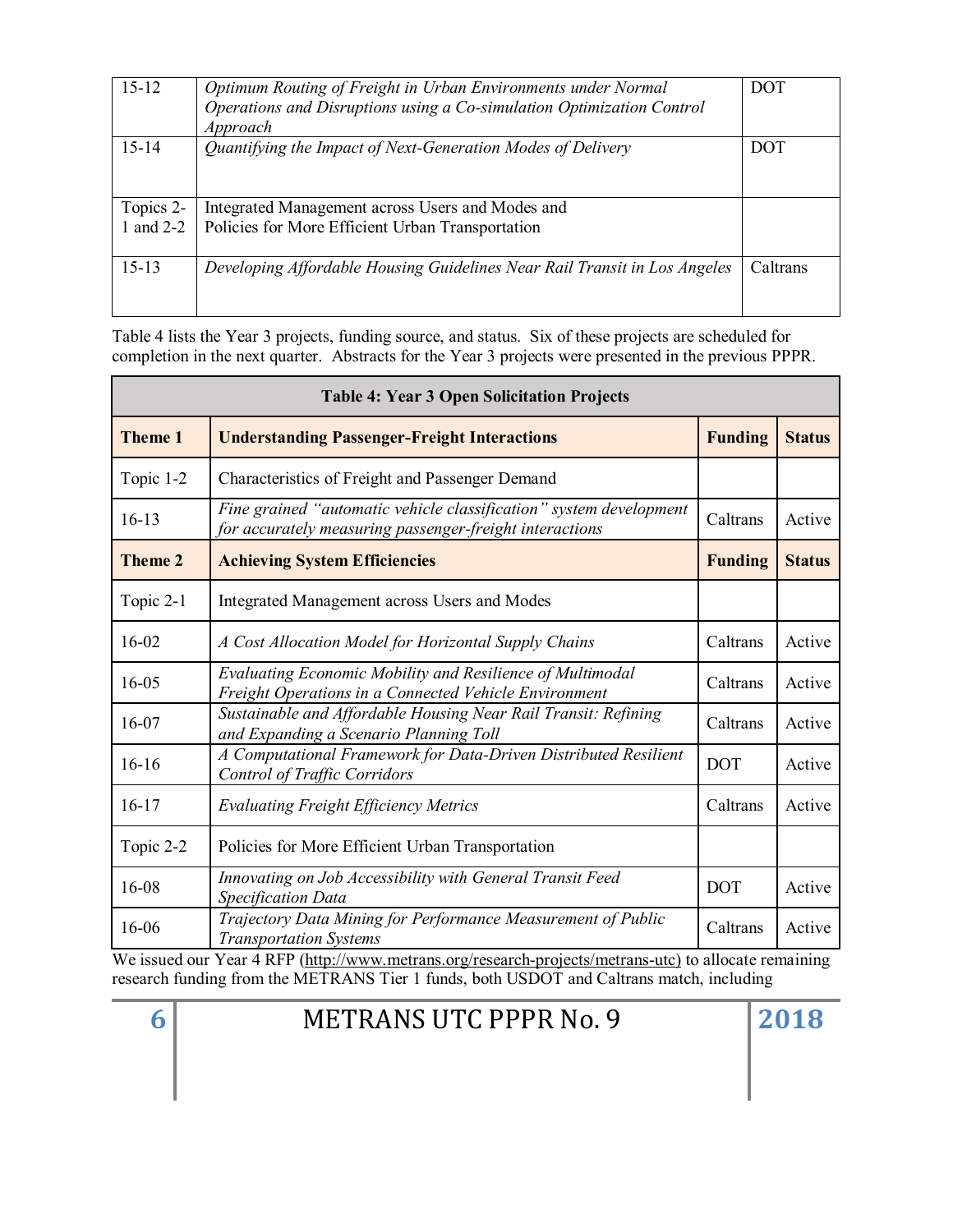remaining funds from previous years. All research funds have now been allocated. The Year 4 RFP was issued on March 17, 2017, with proposals due April 19, 2017 We received 14 proposals and funded six of them. Table 5 lists the Year 4 projects, and abstracts are presented following the table.

| <b>Table 5: Year 4 Open Solicitation Projects</b> |                                                                                                                                                                                        |            |               |
|---------------------------------------------------|----------------------------------------------------------------------------------------------------------------------------------------------------------------------------------------|------------|---------------|
| <b>Theme 1</b>                                    | <b>Understanding Passenger-Freight Interactions</b><br><b>Funding</b>                                                                                                                  |            | <b>Status</b> |
| Topic 1-3                                         | Better Data for Analysis of Passenger-Freight Interactions                                                                                                                             |            |               |
| $17 - 11$                                         | Smart Sensing System for Real-time Automatic Traffic Analysis of<br><b>DOT</b><br><b>Highway Rest Areas</b>                                                                            |            | Active        |
| <b>Theme 2</b>                                    | <b>Funding</b><br><b>Achieving System Efficiencies</b>                                                                                                                                 |            | <b>Status</b> |
| Topic 2-1                                         | Integrated Management across Users and Modes                                                                                                                                           |            |               |
| $17 - 01$                                         | Optimizing Combined Truck Routing and Parking based on Parking<br><b>Availability Prediction</b>                                                                                       | <b>DOT</b> | Active        |
| $17 - 02$                                         | <b>DOT</b><br>Investigating Impact of Crowdsourcing on Smart Freight Mobility                                                                                                          |            | Active        |
| $17 - 05$                                         | Socially Optimal Personalized Routing with Preference Learning                                                                                                                         | <b>DOT</b> | Active        |
| Topic 2-2                                         | Policies for more efficient urban transportation                                                                                                                                       |            |               |
| 17-09                                             | Institutional Response to Transit Oriented Development in the Los<br>Angeles Metropolitan Area: Understanding Local Differences<br>Through the Prism of Density, Diversity, and Design | <b>DOT</b> | Active        |
| $17 - 14$                                         | Measuring Congestion Costs of Car Commuters and Their<br><b>DOT</b><br>Determinants: A Counterfactual Approach                                                                         |            | Active        |

Year 4 Open Solicitation Project Progress Abstracts

**USC 17-01 Optimizing Combined Truck Routing and Parking based on Parking Availability Prediction (Ioannou, USC)** In this project we plan to investigate the development of Optimum Routing and Scheduling Algorithms for Trucks based on Parking Availability Prediction. The purpose of this proposal is to develop truck routing and scheduling algorithms that incorporate predicted parking

| <b>METRANS UTC PPPR No. 9</b> |
|-------------------------------|
|-------------------------------|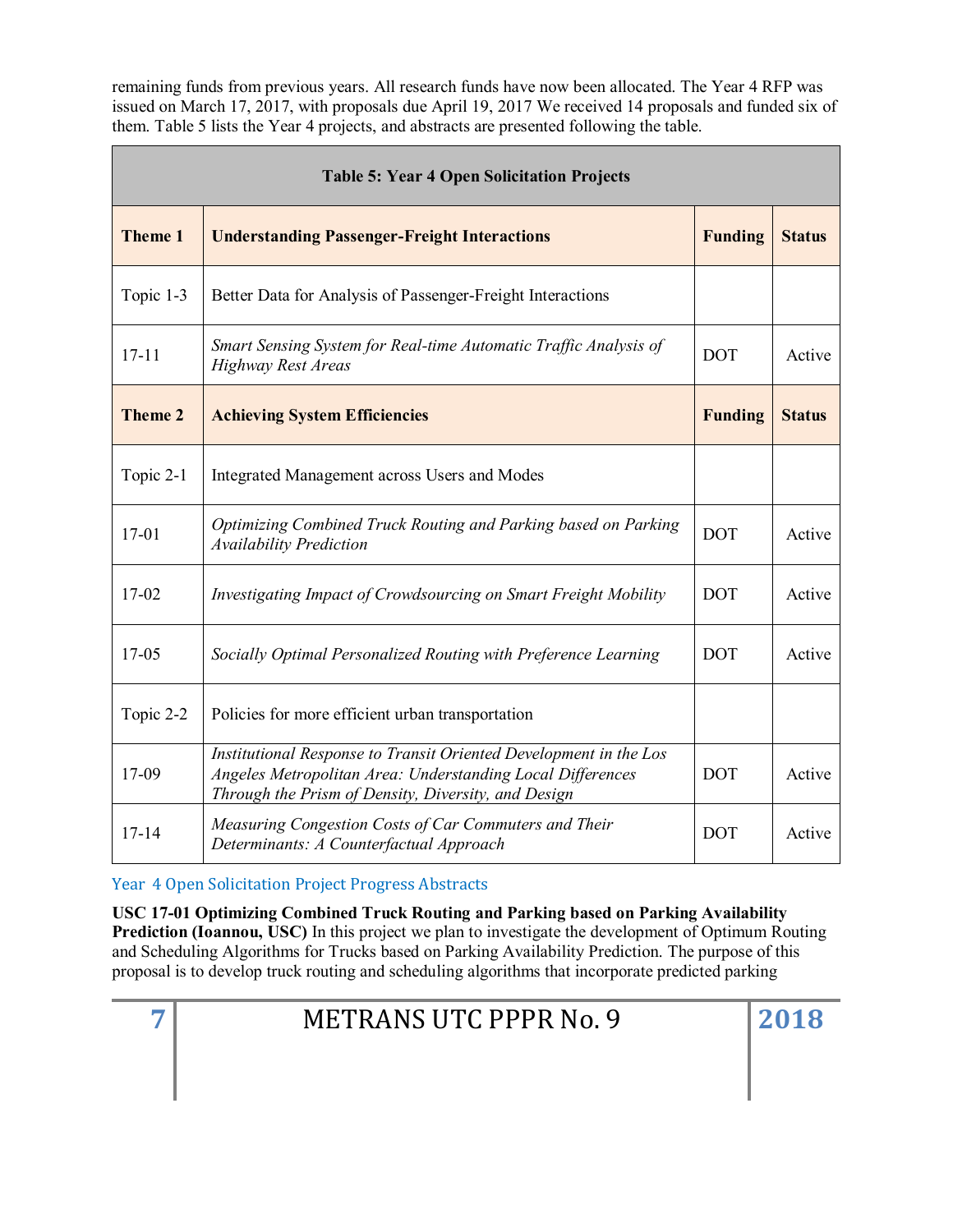availability along possible routes that minimize cost which may include travel time, environmental costs etc under several constraints that include restrictions on hours of service and other possible government regulations as well as imposed time windows for service. An algorithm for predicting parking availability developed under a different project will be modified to be part of the overall optimization procedure. We plan to use real data currently available at several internet sites to come up with realistic scenarios to test the developed algorithms. Our focus for evaluation will be California which is one of the states with a truck parking problem however routes and parking places of neighboring states will also be considered for demonstrating the results.

#### **CSULB 17-02 Investigating Impact of Crowdsourcing on Smart Freight Mobility (Chandra,**

**CSULB)** This research will develop such analytical models that leverage both crowdsourced data on traffic conditions and data such as commodity flows, fuel consumption etc. of conventional freight to design operations of a smart freight system. The contribution of crowdsourcing in improving transportation efficiency in real time is evolving rapidly and qualitatively, creating the need to develop models that characterize smart freight mobility. Several smartphone applications related to traffic information and communications have seen a surge in recent times, however, with missing developments in artificial intelligence needed to cause forward looking solutions to smart transportation needs, particularly for freight. A sequence of four interrelated objectives aptly define the approach, which are as follows: (1) Identifying sources of available conventional freight data – such as commodity flow, truck volume, air cargo volume etc. across all modes, (2) Integrating crowdsourced data with conventional freight truck data for model building, (3) Building stochastic models for mobility that characterize smart freight, and finally, and (4) Estimating efficiency (in fuel consumption, ton-miles traveled etc.) from the predictive capabilities of the models for smart freight system.

**USC 17-05 Socially Optimal Personalized Routing with Preference Learning (Vayanos, USC)** The objective of this project is to improve routing efficiency (e.g., minimize aggregate delay, congestion, or pollution) in real-world transportation networks by proposing personalized socially optimal routes that are likely to be adhered to by the commuters. Spurred by rapid population growth and city development, traffic congestion has become inescapable in metropolitan areas across the U.S. and its direct and indirect effects can be dire. Indeed, congestion can severely impede quality of life, negatively impact health and productivity, and increase commuting costs and pollution. At the same time, support for increased taxation to fund expansion of the existing road network to meet current and future needs is in short supply. For these reasons, it is imperative to find novel ways to improve routing efficiency over the existing infrastructure. We propose to (a) develop a machine learning framework for learning individual driver preferences over time, (b) devise a mathematical model and solution scheme for computing personalized equilibrium routes given limited and imperfect information on the driver preferences, (c) leverage this model to compute personalized implementable socially optimal routes, (d) quantify the reduction in the Price of Anarchy achieved by our framework in stylized problems, and (e) showcase the performance of our approach on real data.

**USC 17-09 Institutional Response to Transit Oriented Development in the Los Angeles Metropolitan Area: Understanding Local Differences Through the Prism of Density, Diversity, and Design (Banerjee, USC)** The objective of the proposed study is to examine local initiatives and institutional responses to transit developments, their evolution over the last 25 years, and the extent to which institutional responses to promote transit neighborhood idea have been explored, developed, and implemented. Drawing on Los Angeles County's diverse institutional, political, and socio-economic

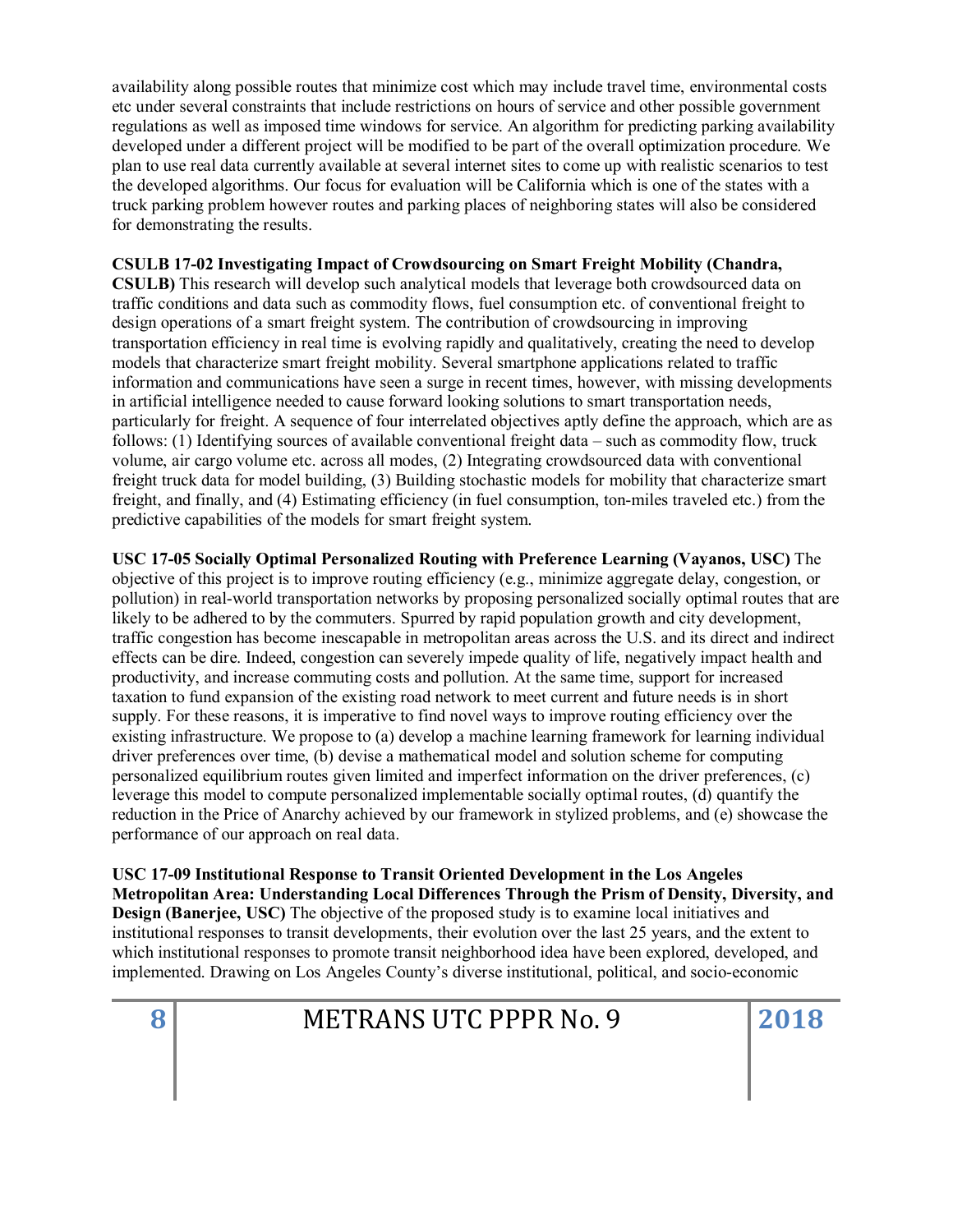landscape, what inferences can be drawn about local governments' response to the design and planning of transit-oriented developments (TODs), their relative success, and future outlook? What lessons might we glean about the essential performance characteristics for designing a transit neighborhood from the short yet dynamic history of transit expansion in metropolitan Los Angeles? We are interested in knowing how city governments have responded to usual expectations of commensurate TOD in the Los Angeles metropolitan region. Ultimately, this research will result in identifying locally driven best practices in station area development and a better understanding of institutional and policy responses and the role of community values and participation affecting land use near transit stations.

**CSULB 17-11 Smart Sensing System for Real-time Automatic Traffic Analysis of Highway Rest Areas (Mozumdar, CSULB)** This research proposal targets the design of smart sensing system for realtime automatic traffic analysis of highway rest areas. We will develop low-power sensing platforms, optimized power-saving algorithms, communications protocols, and machine-learning models to yield a novel and modular multi-nodal sensing systems that will help traffic analysis of highway rest areas efficiently. This will be a part of nationwide efforts of Intelligent Transportation Systems (ITS) for smart connected roads. To the best of our knowledge, Caltrans (or similar entity at nationwide) doesn't have any installed ITS that can perform "automatic" and "real time" vehicle identification and classification for highway rest areas. Our proposed system will reveal high grained traffic data such that user will be able to know for "each" vehicle the time of entry and exit in the rest area and, it's classification (based on axles). The proposed smart sensing and data interpretation system will maintain small foot-print, significantly cost-effective (compare to existing available systems), and will be capable of automatic identifying and classifying each vehicle in high way rest area in real-time. This research will focus on all levels of system design from architecture to computation to communication design.

**CSULB 17-14 Measuring Congestion Costs of Car Commuters and Their Determinants: A Counterfactual Approach (Kim, CSULB)** Although the theory of traffic congestion has become one of the main themes in the field of transportation economics, empirical research quantifying the social cost of congestion is relatively rare. The main goal of this research is to fill that gap by providing new evidence on the social costs of traffic congestion, and to identify their determinants for guiding congestionreduction policies. In this project, we measure commuters' wasted time due to traffic congestion using a unique dataset that measures the trips and characteristics of individual commuters. We develop a new approach to measuring congestion delays, which is simple to estimate and widely applicable. Specifically, we first estimate how much time each commuter would have spent if she had experienced no congestion delays on her route. We then compare this counterfactual travel time to the commuter's actual travel time and compute the difference. We exploit recent developments in econometrics to measure congestion costs in this manner.

# *1.1.3 Dissemination*

Research reports are published to the METRANS website and presented at METRANS research seminars, open to the public. Preliminary results are often presented at conferences. All projects are expected to result in refereed publications.

*The following papers were published in refereed journals: (4)*

Boarnet, M., G. Giuliano, Y. Hou and E-J Shin (2017) "First/last mile transit access as an equity issue," forthcoming, Transportation Research A.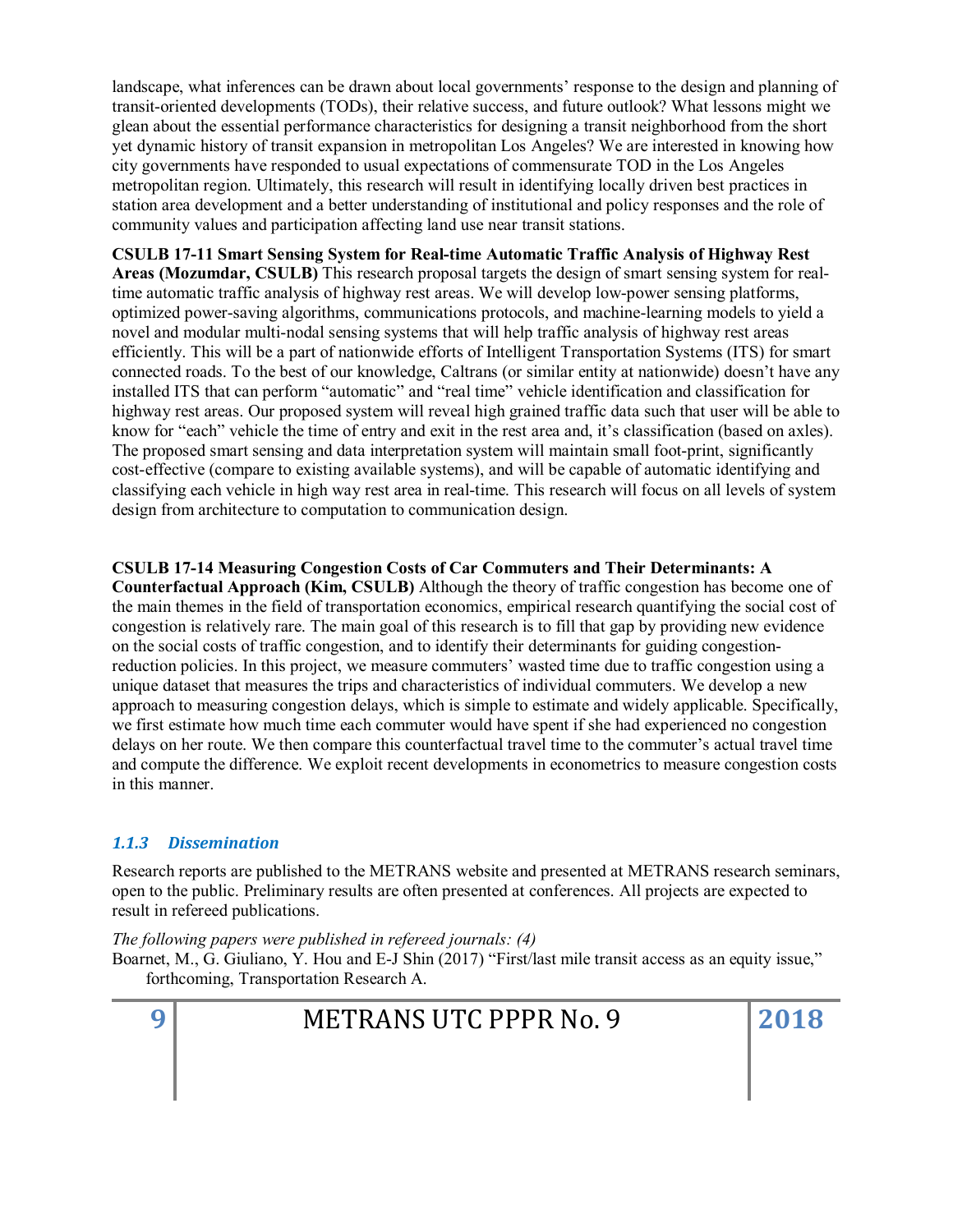- Giuliano, G. and S. Kang (2018) "Spatial dynamics of the logistics industry: Evidence from California," Journal of Transport Geography, forthcoming
- Rodrigue, J-P, L. Dablanc, G. Giuliano (2017) "The freight landscape: Convergence and divergence in urban freight distribution," *Journal of Transport and Land Use,* 10(1), [https://jtlu.org/index.php/jtlu/article/view/869.](https://jtlu.org/index.php/jtlu/article/view/869)
- Schuetz, J., G. Giuliano, E-J Shin (2017) "Is Los Angeles becoming transit oriented?", under review, *Cityscape.*

*The following papers are under review or under preparation for a journal submission: (18)*

- Ba, Q. & Savla, K. *Optimal Control of Traffic Flow over Networks: Distributed Computation & Sparsity*
- Carlsson, J. *Bounds for the Euclidean generalized TSP* submitted to Operations Research.
- Chiang, Y., Shahabi, C., (et al.) *LA-Metro Bus Data Analysis Using GPS Trajectory Data and Schedule Data*
- Dessouky, M., & Zou, H. *A Look-Ahead Routing Strategy for Solving the Dynamic Vehicle Routing Problem.*
- Eisenlohr, A., Webb Jamme, H-T, Bahl, D. and Banerjee, T. "Planning for safe walking to school in inner city neighborhoods: What have we learned from children's experience in Los Angeles and San Diego?" Journal of the American Planning Association.
- Englert, B. (n.d.). *A Smartphone-Based Truck Monitoring System for the Ports of LA and Long Beach*.
- Englert, B., Aliasgari, M., & Asgari, S. *Smart Truck Driver Assistant: A Cost Effective Solution for Real Time Management of Container Delivery to Trucks*.
- Hosseini, P. and Savla, K. *Steady-state Computation and Offset Optimization using Rectangular Approximation for Signalized Arterial Networks*
- Hou,Y., Giuliano, G., Kang, S., Shin, J-S. *Polycentricity and the evolution of metropolitan spatial structure* presented at WRSA 2016 and in preparation for journal submission.
- Lam, S. *Tracking Truck Flows for Drayage Efficiency Analysis*
- Liu, L., & Dessouky, M. (n.d.). *A Decomposition Based Hybrid Heuristic Algorithm for Integrated Passenger and Freight Train Scheduling* submitted to *Computers & Operations Research.*
- Shao, Y. & Dessouky, M. *A Hybrid Heuristic Method for the Compressed Natural Gas (CNG) Truck Routing Problem with Fueling Stations,* under revision to Transportation Research Part E: Logistics and Transportation Review
- R. Wang et al., *Optimal Array Switching Sequence for the TDM Channel Sounding in a Fast Timevarying Channel*.
- Webb Jamme, H-T, Rodriguez, J. Barrow, K., Bahl, D. and Banerjee, T. "What is in the D of TOD: Evolution of a concept based on a systematic review" Journal of Planning Education and Research.
- Wei, D., Chen, Z., & Rose, A. *Evaluating the Role of Resilience in Recovering from Major Port Disruptions*. Targeted for *Papers in Regional Science*
- Zhang, Y., & Ioannou, P. *Comparison of Feedback Linearization and Model Predictive Techniques for Variable Speed Limit Control*.
- Zhao, Y., Ioannou, P., & Dessouky, M. *Multimodal Freight Routing Using a Hierarchical Co-Simulation Optimization Approach.*
- Zhao, Y., Vital, F. & Ioannou, P. *Traffic Light Priority System for Trucks and Its Impact on Traffic Flows.*

*The following were presented (6):*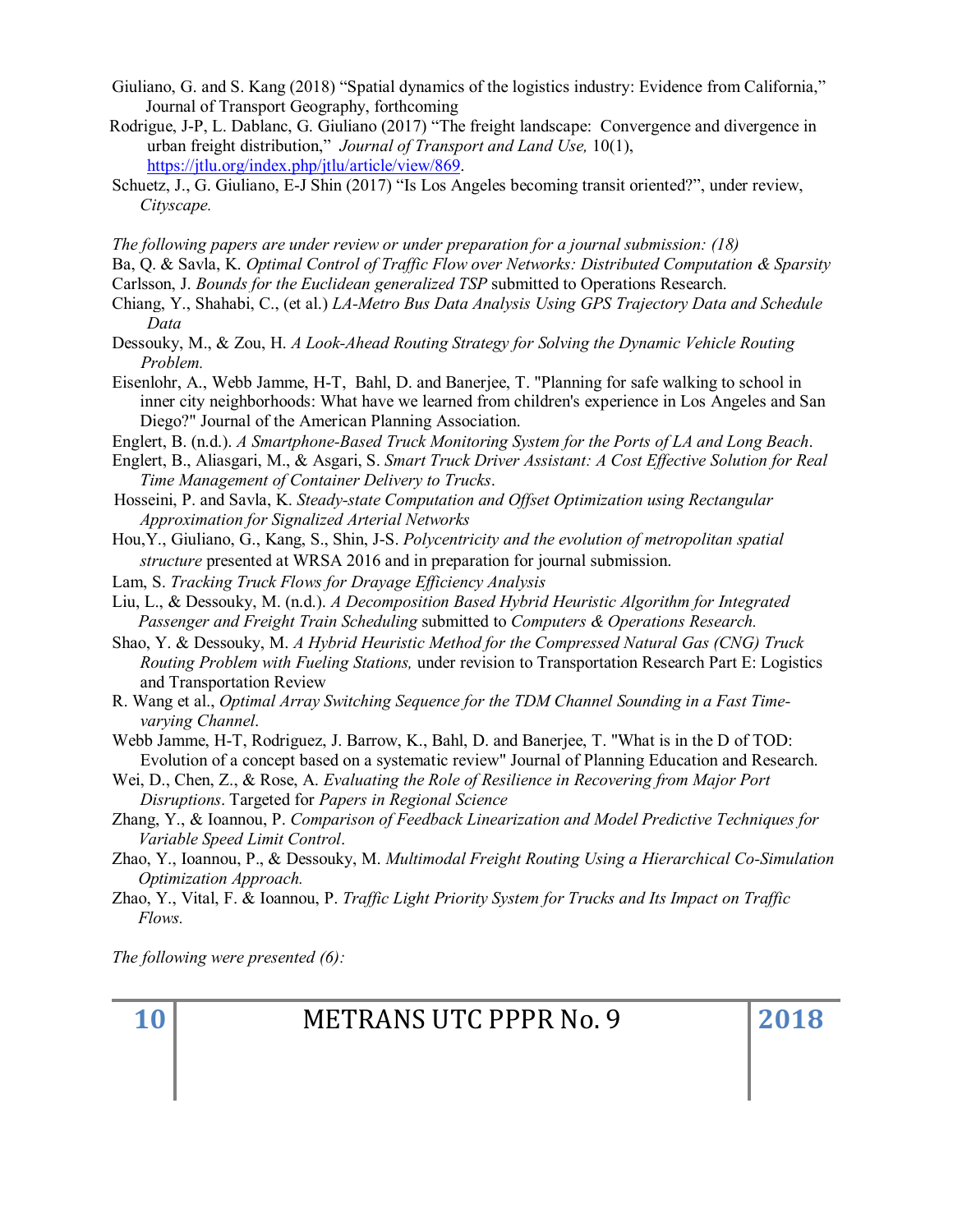- Boarnet, M., Bostic, R., (et al.) (2017, October 12-17) *The Joint Effects of Income, Vehicle Technology, and Transit-oriented Development on Greenhouse Gas Emission.* Association of Collegiate Schools of Planning Annual Conference.
- Carlsson, J., Dessouky, M., & Zou, H. (2017, October 22-25) *An Online Cost-sharing Mechanism for Horizontal Supply Chains.* INFORMS 2017 Annual Meeting in Houston, TX.
- Wang, R., Renaudin, O. (et al) (2017, October 8-13) *Vehicle-to-Vehicle Propagation Channel for Truckto-Truck and Mixed Passenger Freight Convoy.* International Symposium on Personal, Indoor and Mobile Radio Communications, IEEE 2017. Montreal, QC, Canada
- Wei, D., Chen, Z., & Rose, A. (2017, October 17-20) *Evaluating the Role of Resilience in Recovering from Major Port Disruptions.* For 7<sup>th</sup> METRANS International Urban Freight Conference, Long Beach, CA.
- Zhang, Y., & Ioannou, P. (2017 Oct. 16-19). *Comparison of Feedback Linearization and Model Predictive Techniques for Variable Speed Limit Control*. IEEE 20th International Conference on Intelligent Transportation Systems, Yokohama, Japan.
- Zhao, Y., & Ioannou, P. (2017 Oct. 16-19). *A Hierarchical Co-Simulation Optimization Control Framework for Multimodal Freight Transportation Routing*. IEEE 20th International Conference on Intelligent Transportation Systems, Yokohama, Japan

# *1.1.4 Plans for Next Reporting Period*

Plans are to complete work on the Year 3 and 4 RFP projects and continue dissemination of research results via our website, other publications, papers, conference presentations, and our seminar series. Our goal is to complete all projects by September 30, 2018.

# <span id="page-10-0"></span>**1.2 EDUCATION AND WORKFORCE DEVELOPMENT**

METRANS' education goal is to foster education and training to contribute to the development of the transportation workforce. Our approach is multi-disciplinary, multimodal, and incorporates both passengers and freight. Under this grant we are developing a series of education activities, from K-12 to PhD. These programs build on the education and training programs available at both universities.

# *1.2.1 New and Continuing Activities Associated with Degree Programs*

*Graduate Research Assistantships*: We continue to support PhD students on METRANS research projects.

*Postdoctoral Fellowships:* Two postdoctoral fellowships were awarded for the 2017-18 academic year. Sanggyun Kang, 2017 USC PhD, is conducting research on warehouse location and impacts, and on freight flow optimization. Yanbo Zhao, 2017 USC PhD, is conducting research on freight flow optimization.

*New Graduate Courses*: The new CSULB Master of Science in Supply Chain Management Degree (MSSCM) launched in the fall of 2015. The program has two parallel tracks, one for practicing professionals, which is an evening and weekend program completed in 24 months. The other is an accelerated track for those not working in the industry as well as for international students. This track is completed in 21 months. The first cohort of MSSCM (Professional) and the second cohort of the Accelerated track graduated in December of 2017.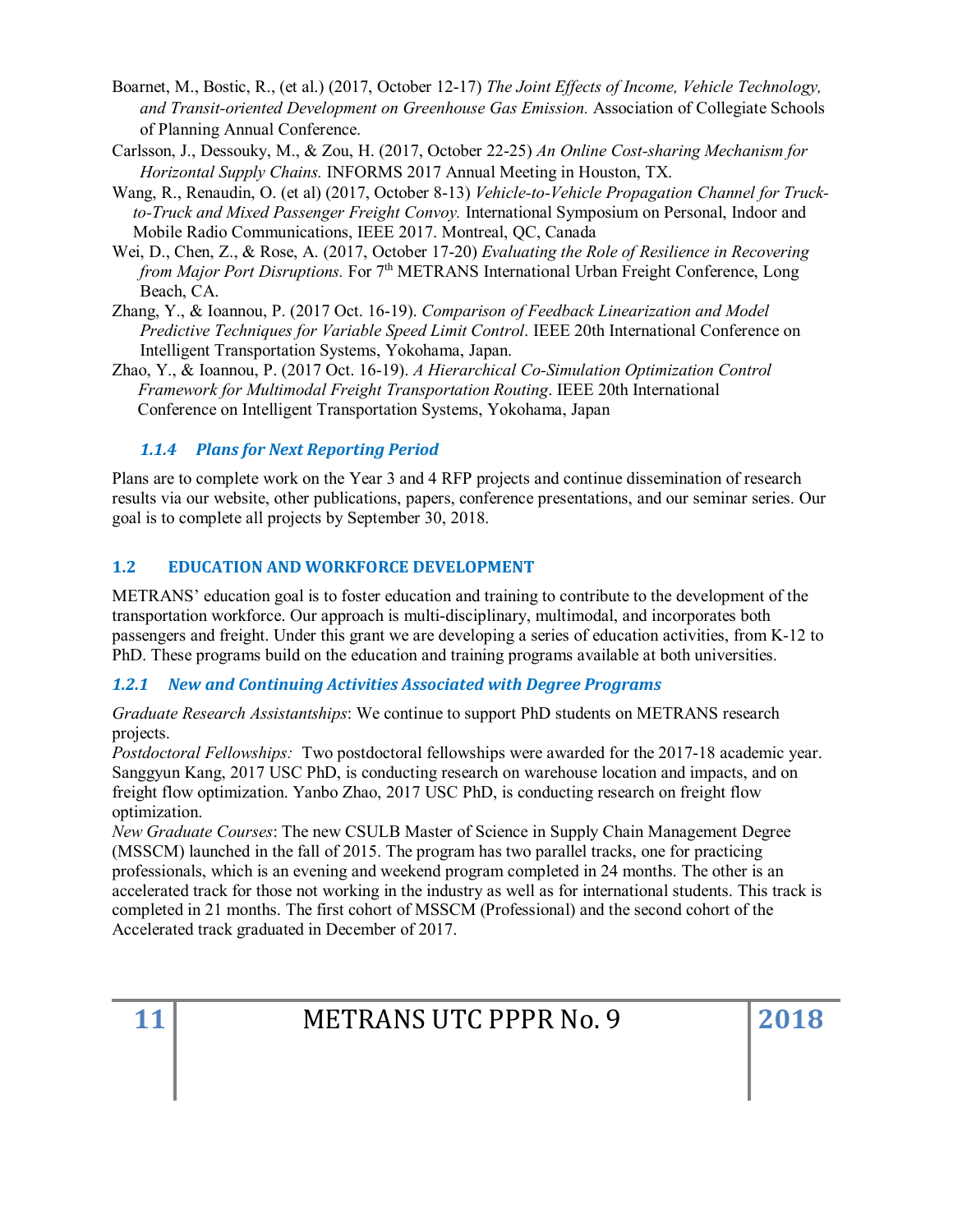# *1.2.2 Facilitating Connections between Students and Employers*

*Professional Development*: We continue to partner with WTS-LA to promote student participation in the resume book and to facilitate and sponsor membership and attendance at WTS events. METRANS Associate Director Victoria Deguzman is the WTS-LA chapter University Liaison and a Special Advisor to the President of Workforce Development, and conducts outreach for WTS to both high schools and institutions of higher learning throughout the greater LA region; a graduate level transportation student at USC serves as the chapter Student Liaison. A student in the CSULB Master of Science in Supply Chain Management Program serves as student liaison for the local Roundtable of the Council of Supply Chain Management Professionals and facilitates coordination between the organization and student groups including the Society for the Advancement of Management and the Graduate Business Association. We also continue to offer career services to students interested in a transportation related career, and facilitate connections with students and industry. CSULB also designs the employer engagement programs for the Port of Long Beach Academy of Global Logistics at Long Beach Cabrillo High School.

*METRANS Mentor Program*: In this program, transportation practitioners (mentors) guide students to make informed career decisions and to develop into well-rounded professionals. Twenty-one students were mentored during the reporting period (16 female, 13 both female and members of underrepresented groups - Hispanic/Latina and Asian/Pacific Islander).

*METRANS Lunch with a Practitioner Series:* Designed to facilitate career planning and provide guidance from and connections with practice, these events allow current transportation students to meet and learn from active transportation practitioners.

*METRANS Internship and Employment Assistance:* We collect and disseminate information regarding transportation internship and employment opportunities. Internships provide professional experience and often lead to jobs. Students in the MPL, MPA, and MPP degrees at USC and in the MSSCM Accelerated program at CSULB completed internships prior to graduating. During the reporting period, students were placed at LA Metro, LA DOT, Port of LA, Port of Long Beach, Caltrans, LA Department of Water and Power, Foothill Transit, City of LA, Fehr and Peers, Culver City, Southern California Association of Governments (SCAG), KOA, Hyperloop, USC DOT, California State Legislature, Google, City of Anaheim; County of Orange; Congressman Alan Lowenthal's Long Beach office; Mobile Programming LLC, Boeing; Sony, CEVA Logistics; CSULB Advanced Technology Services; Jimway; and SSG.

*CITT Job and Internship Post:* CITT has established a job and internship post on its website at <https://www.ccpe.csulb.edu/TheManifest/JobPostings.aspx> and works with the CSULB Career Development Center matching students to employment and internships. CITT also includes trade and transportation-related job postings in its email blasts and news updates.

# *1.2.3 Non-degree Programs*

*Metropolitan Transportation Management Certificate (MTMC)*: Curriculum development was coordinated with LA Metro and designed to cover multi-modal transportation planning fundamentals, with a focus on passenger-freight conflicts. The class was conducted in four sessions which started on Feb. 10 and concluded on March 3. The success of this pilot program has motivated the METRANS team to further develop its curriculum and share it as an educational tool for planning and transportation professionals around the country.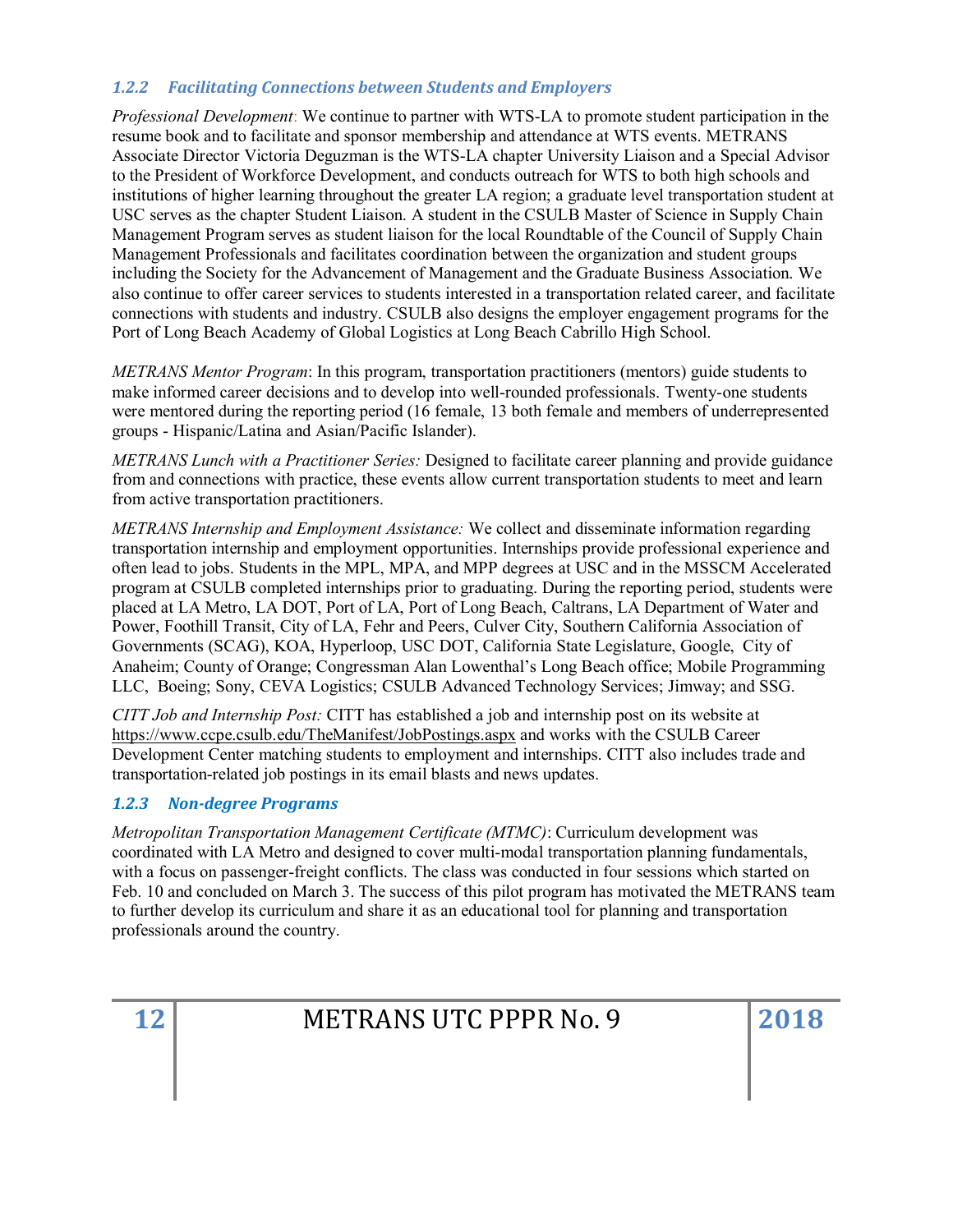*Caltrans Freight Academy:* CITT offers a four-day freight academy designed for planners and engineers as part of a regular series of Caltrans-specific classes. During the reporting period, one workshop focusing on intermodal transport was held in Ontario CA; and a second workshop on agricultural supply chains was scheduled for April 2018 in Sacramento.

*Introduction to Logistics and Supply Chain Management (CITT 180)*: a self-paced 30-hour online class that can serve as a gateway class for a number of CITT programs or as an independent self-paced training program was completed in 2016 and is now part of CITT's course offerings. Students who complete the class are eligible for a waiver of the introductory module in the Global Logistics Specialist program.

*Certificate in Transportation Systems:* This is an interdisciplinary program administered by the USC Department of Civil Engineering, open to graduate-level student campus-wide, combining engineering with policy, planning, and project management. During the reporting period, two students were enrolled - Meiduo Ji and Keenan Zhang.

# *1.2.4 Research Seminars*

*METRANS Transportation Research Seminar Series:* This serves as a forum for faculty, guest presenters, and advanced graduate students to present their research. Seminars take place during the fall and spring semesters, are open to the public, and are often a collaborative effort of METRANS and cosponsors such as student, academic, and professional groups. Most are recorded and made available through social media. Seminars are well attended. The research seminars held during this period were funded through the new Pacific Southwest Region UTC.

# *1.2.5 Educational Enrichment*

METRANS offers support to groups who represent and serve underrepresented, female, and transportation-related student populations to assist them with education and skills training, strategic planning, event planning and execution, membership recruitment and retention, awards, scholarships, and operations. These groups include WTS-LA, WTS-OC, USC and CSULB Student Chapters of the Institute for Transportation Engineers (ITE), USC Student Chapter of the American Planning Association (APA), Price Sol Global (graduate-level students of planning policy), Associated Students of Planning and Development (ASPD), Price Women Leading Policy, Planning, and Development (WLPPD), Young Professionals in Transportation (YPT), Price Partnership for an Equitable Los Angeles (PELA), International Public Policy and Management Program (IPPAM), CSULB Society for the Advancement of Management (SAM) and Graduate Business Association, the USC student chapter of the National Society of Black Engineers (NSBE) the USC and CSULB student chapters of the Society of Women Engineers (SWE), USC Asian Pacific Islander Caucus (APIC), Price Latino Student Association (PLSA) and the Price Graduate Policy and Administration Community (GPAC), USC Women in Management, and the Girl Scouts of Los Angeles and Orange Counties. We also provide opportunities for students to experience transportation outside the classroom, such as field trips, resource and guest speaker referrals, and opportunities for publication of their written work and accomplishments.

*Field Trips and Site Visits*: These are a regular component of our enrichment programming. The field trips are now being offered as part of the PSR UTC.

# *1.2.6 Attracting New Entrants to Transportation*

*Academy of Global Logistics:* In summer of 2016, CITT partnered with the Port of Long Beach and Long Beach Unified School District to develop the Port of Long Beach Academy of Global Logistics (AGL) at Cabrillo High School. The AGL is a four-year small learning community which combines an academic curriculum with industry-relevant training and information to support academic and career development.

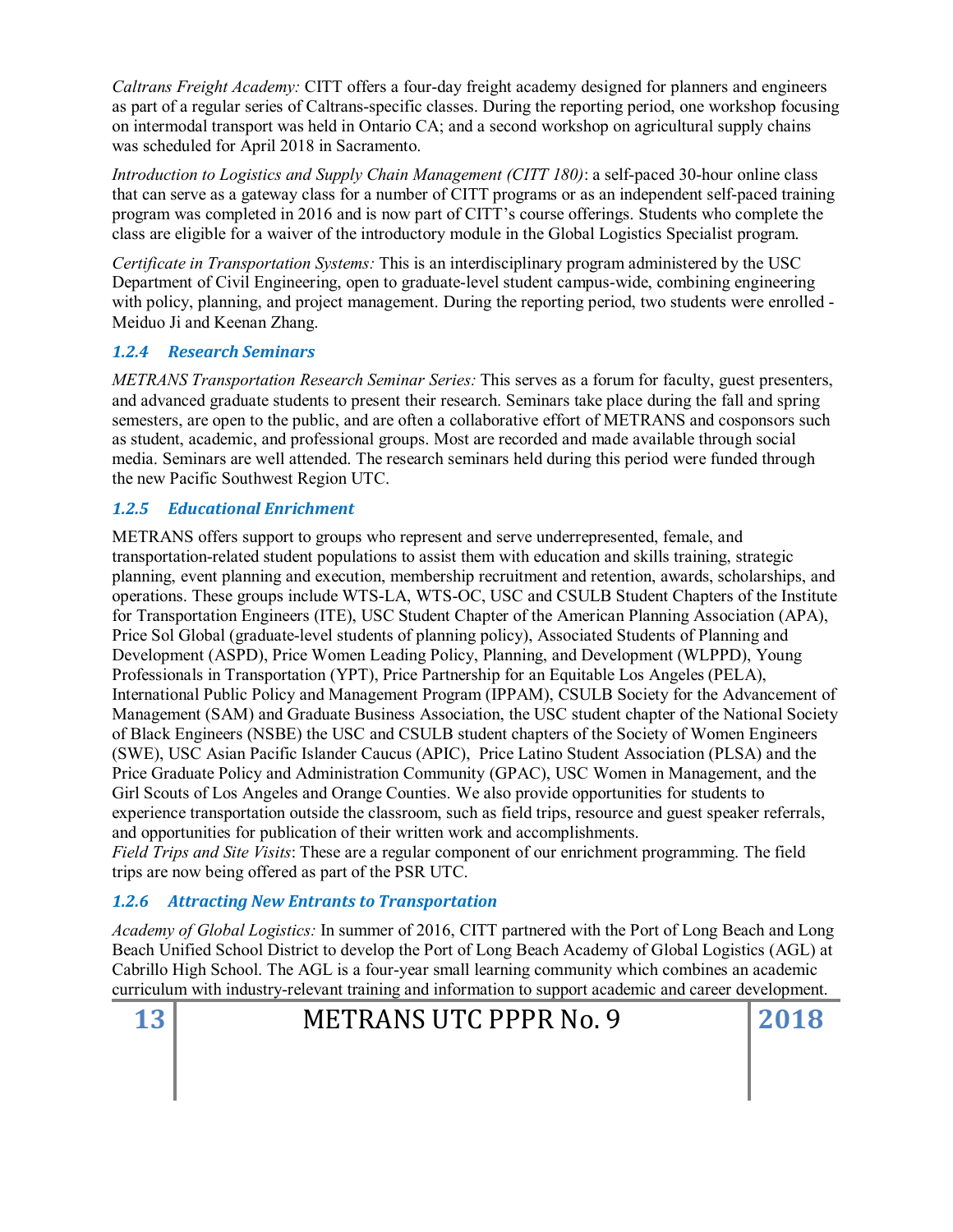The Academy introduces high school students to career opportunities in global trade and logistics and shows them how to prepare for those careers through a wide range of training and education programs including certificates, certifications, and degrees offered by Long Beach City College and CSULB. CITT is responsible for developing an academy to prepare teachers to incorporate transportation and logisticsrelated materials into lesson planning. During the reporting period, CITT worked on curriculum development for the summer 2018 Academy to be held in June on the CSULB campus. CITT also conducts industry-teacher-student mixers throughout the year.

# *1.2.7 Dissemination*

Dissemination is via courses and certificate programs, assistance regarding internships, employment opportunities, and professional development, seminars and educational series, our website, student research opportunities, support and outreach to student groups, research and career fair support and presentations, and our mentor program. We also use our Facebook, LinkedIn, and Twitter accounts to disseminate information and our podcasts to highlight our programs. This reporting period we had 623 Twitter followers and 42 tweets. We had 651 Facebook "Likes" and 69,812 Facebook visits, as measured by "impressions" (the number of times people have encountered a post from CITT or the page itself). Our LinkedIn page has grown to 1,375 members. We also feature METRANS related events at the CITT blog, which is available at [https://www.ccpe.csulb.edu/citt/blog/blogposts.aspx?pID=125.](https://www.ccpe.csulb.edu/citt/blog/blogposts.aspx?pID=125)

# *1.2.8 Plans for Next Reporting Period*

In Fall 2017 we began transitioning the METRANS UTC education and workforce development activities to PSR. There will be no further reporting of education and workforce development under the METRANS UTC grant.

# <span id="page-13-0"></span>**1.3 TECHNOLOGY TRANSFER**

The goal of the technology transfer program is to broaden our reach and disseminate research results. All technology transfer activities were transitioned to PSR as of Fall 2017. These include:

- Continuation of signature events: International Urban Freight Conference, held in October 2017; CITT State of Trade and Transportation Industry Town Hall, held in March 2018
- Outreach: Working and Living in a Port City Series
- Media and Communications: METRANS News, Research Briefs, website and social media; METRANSInfo, ContainterCasts, TransCasts, Student podcasts, YouTube, and Trade Talks

These activities are now reported in the PSR UTC PPPR.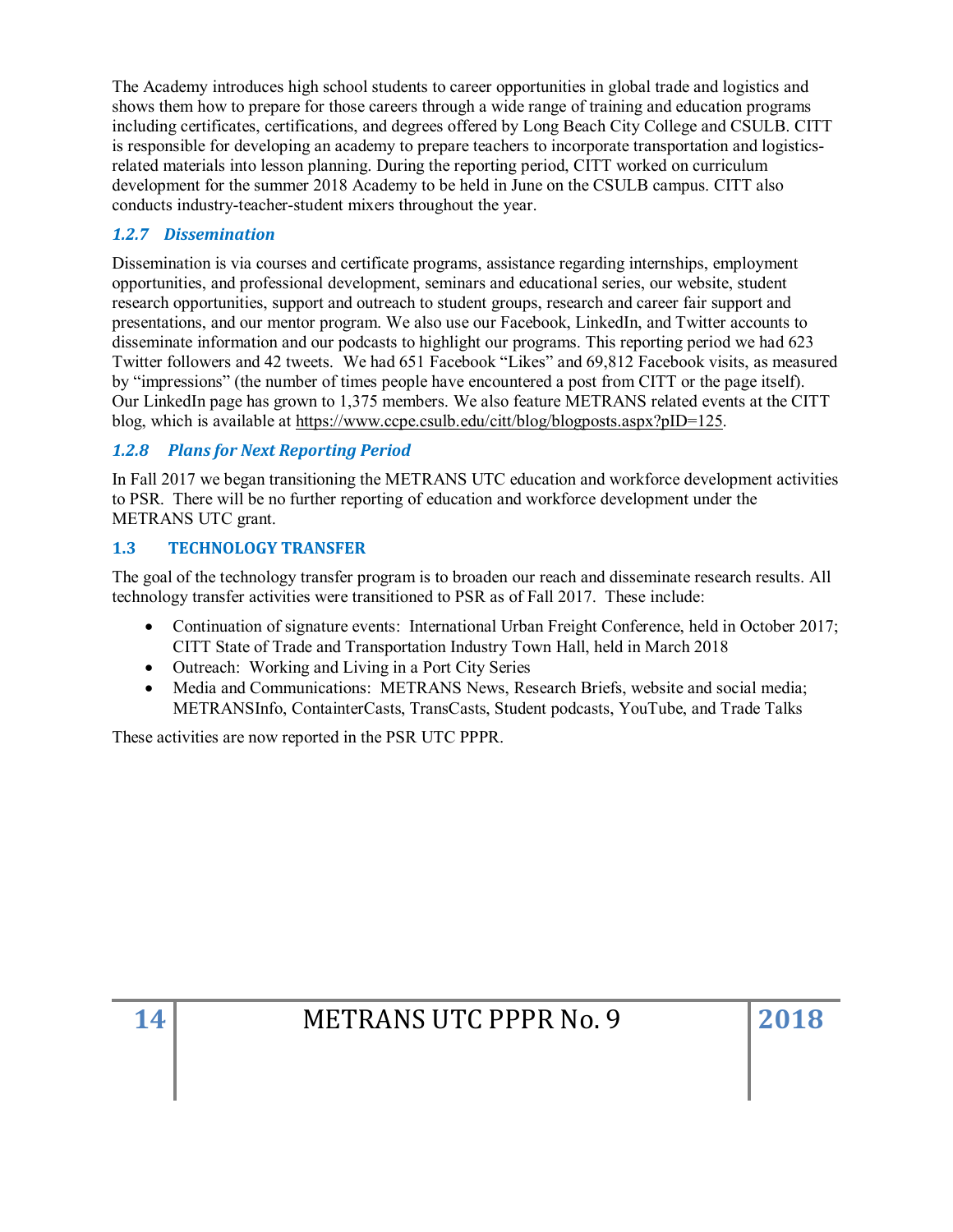#### *1.3.1 Dissemination*

Dissemination is achieved through the events, media, and communication channels described above.

*1.3.2 Plans for Next Reporting Period*

None

# <span id="page-14-0"></span>**2. Products**

#### <span id="page-14-1"></span>**2.1 PUBLICATIONS**

In this reporting period, the Tier 1 projects resulted in 4 peer-reviewed publications (with 18 under review) and 6 presentations. See Section 1.1.3.

#### <span id="page-14-2"></span>**2.2 WEBSITES**

Our website is at http://www.metrans.org.

#### <span id="page-14-3"></span>**2.3 TECHNOLOGIES**

Nothing to report.

#### <span id="page-14-4"></span>**2.4 INVENTIONS**

Nothing to report.

# <span id="page-14-5"></span>**2.5 EDUCATIONAL PRODUCTS**

We introduced six new graduate courses.

#### <span id="page-14-6"></span>**2.6 OTHER PRODUCTS**

Other products are 1) podcasts of METRANS seminars; 2) internship and employment database; 3) Long Beach Business Journal column publications and related podcasts; 4) podcast of Industry Outlook; 5) METRANS news, and 6) expansion of the Monitoring the Ports database.

# <span id="page-14-7"></span>**3. Participants and Collaborating Organizations**

Participants contribute to the work of the Center through financial or other support, or directly in research. Collaborating organizations participate in Center activities, provide advisement, or support the center.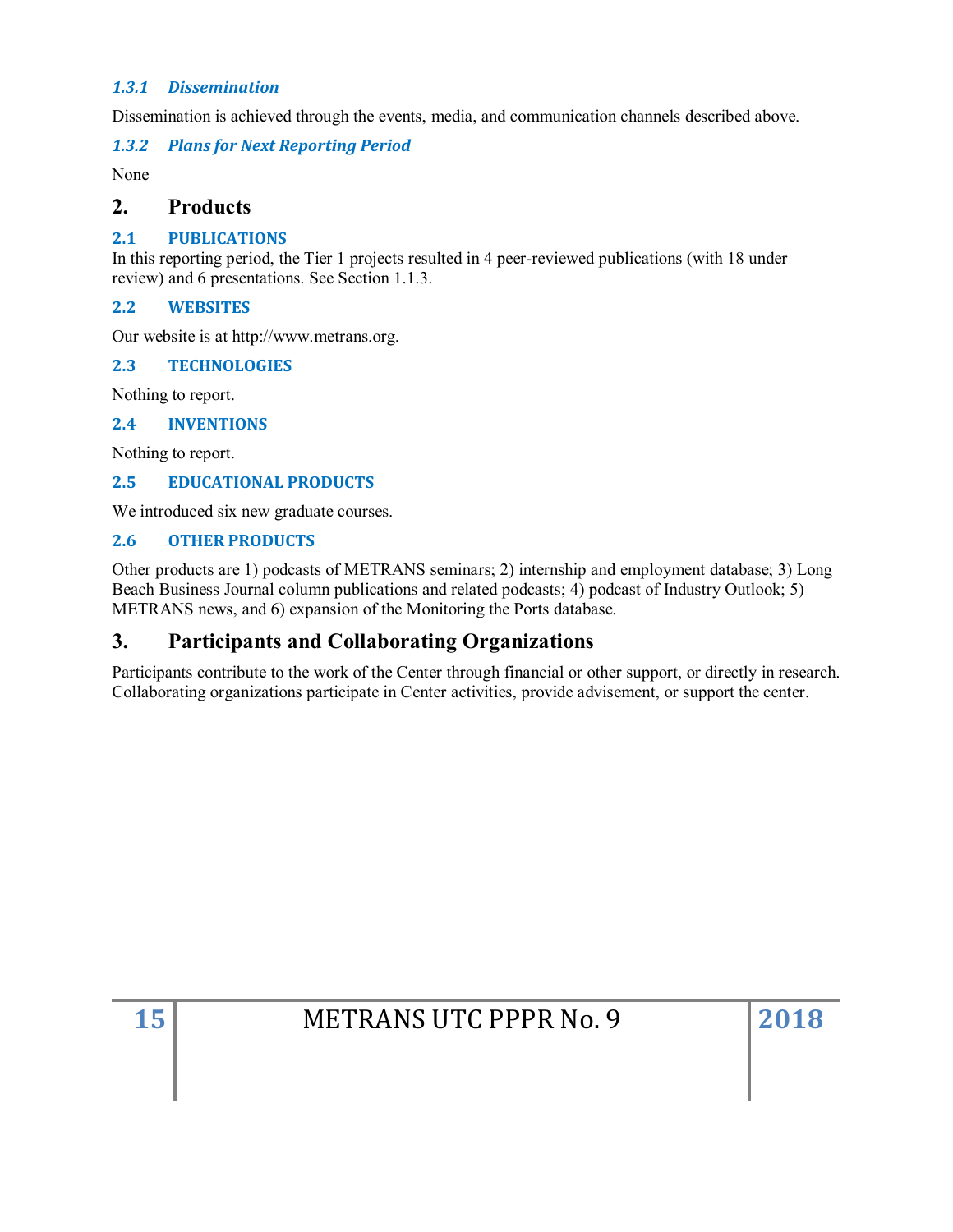# <span id="page-15-0"></span>**3.1 PARTICIPANTS**

| <b>Table 8: METRANS UTC Partners and Contributions</b>           |                 |                                                                                                             |  |
|------------------------------------------------------------------|-----------------|-------------------------------------------------------------------------------------------------------------|--|
| <b>Name</b>                                                      | <b>Location</b> | <b>Contribution</b>                                                                                         |  |
| AAA (The Auto Club)                                              | Los Angeles     | Financial contribution                                                                                      |  |
| <b>BNSF Railway</b>                                              | Long Beach      | Financial contribution                                                                                      |  |
| <b>CITT</b>                                                      | <b>CSULB</b>    | Home of CSULB METRANS, training and prof programs                                                           |  |
| Ceres Terminals                                                  | Los Angeles     | Associate, financial contribution                                                                           |  |
| Caltrans                                                         | Sacramento      | Match fund sponsor, financial contribution of full required                                                 |  |
| Economics Dept.                                                  | <b>CSULB</b>    | Participating faculty, education programs, students                                                         |  |
| Engineering (COE)                                                | <b>CSULB</b>    | Participating faculty, education programs, students                                                         |  |
| <b>KOA</b>                                                       | Monterey        | Financial contribution                                                                                      |  |
| <b>Foothill Transit</b>                                          | West Covina     | Associate, financial contribution                                                                           |  |
| <b>LA Customs Brokers</b><br>& Freight Forwarders<br>Association | Los Angeles     | Financial contribution                                                                                      |  |
| Majestic Realty                                                  | Industry        | Associate, financial contribution                                                                           |  |
| Metro                                                            | Los Angeles     | Assoc., financial contribution, internships, research funding                                               |  |
| Metrolink                                                        | Los Angeles     | Associate, financial contribution                                                                           |  |
| Port of Long Beach                                               | Long Beach      | Assoc., financial contribution, internships, scholarships                                                   |  |
| Port of Los Angeles                                              | Los Angeles     | Assoc., financial contribution, internships, scholarships                                                   |  |
| Sol Price School of<br><b>Public Policy</b>                      | <b>USC</b>      | Home of Center, education programs, financial contribution<br>for admin; indirect cost share; offices, labs |  |
| <b>SCAG</b>                                                      | Los Angeles     | Assoc., financial contribution, internships, data sharing                                                   |  |
| <b>SCAQMD</b>                                                    | Diamond Bar     | Financial contribution                                                                                      |  |
| Viterbi School of<br>Engineering                                 | <b>USC</b>      | Participating faculty, education programs, students; indirect<br>cost and tuition cost share, METRANS labs  |  |
| Watson Land Co.                                                  | Carson          | Financial contribution                                                                                      |  |
| WTS LA Chapter                                                   | Los Angeles     | Financial contribution                                                                                      |  |

Caltrans is the major funding partner. Additional financial support is provided by METRANS Associates, and by individual corporate contributions.

# <span id="page-15-1"></span>**3.2 COLLABORATING ORGANIZATIONS**

METRANS has extensive relationships with other universities, public agencies, and private industry. The METRANS UTC has access to these relationships.

# *3.2.1 Advisory Organizations*

*METRANS Advisory Board*: The board meets annually, and provides overall policy guidance for the Center. It suggests research priorities, identifies funding opportunities, assists in student job placements, and participates in outreach activities. Members are leaders and serve as liaisons to their agencies and industries. They are appointed by the Director with the advice of the Executive Committee. Gold and Silver level METRANS Associates are members of the Board; others are appointed to represent the broad

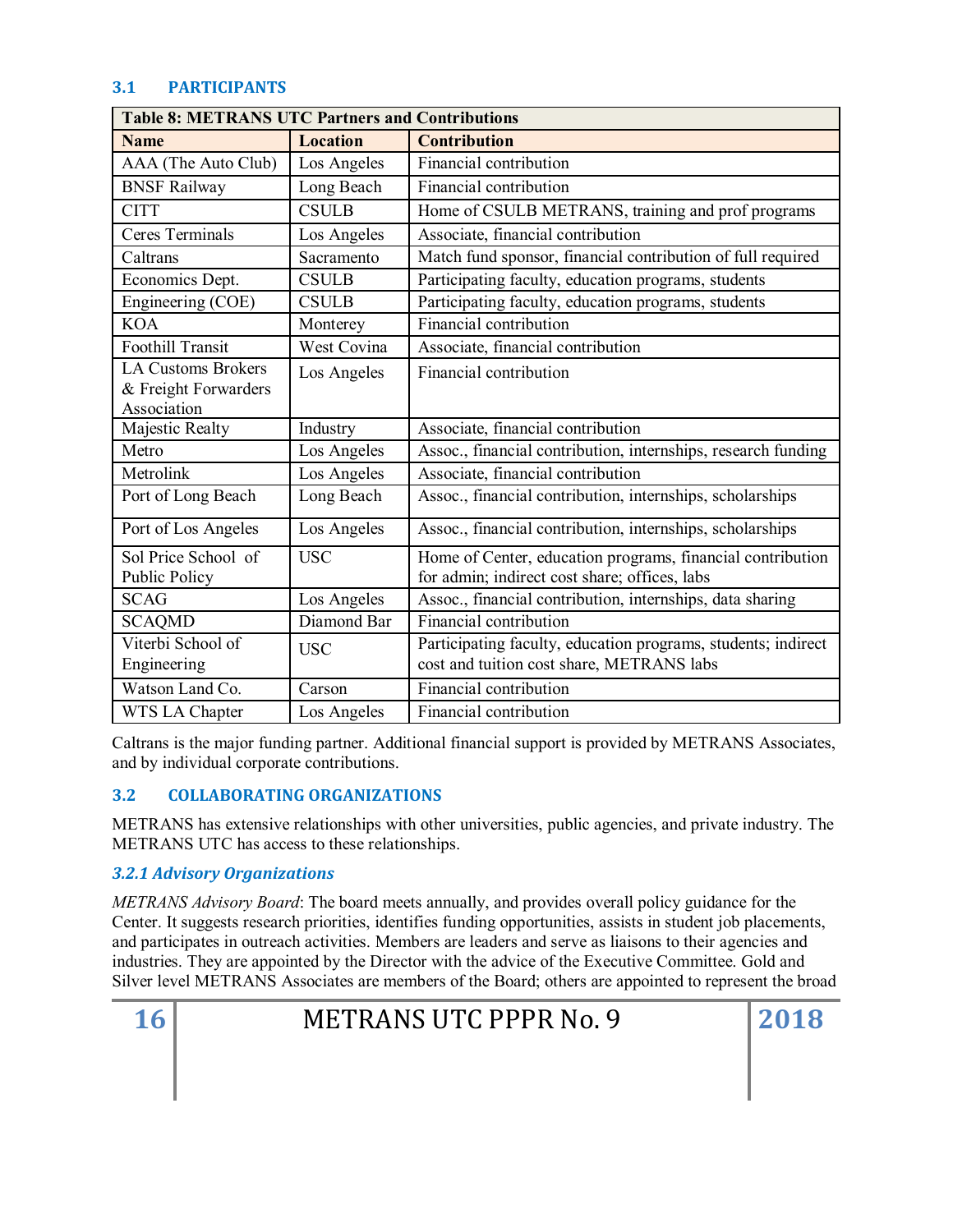constituency of stakeholders. A list of members is available at http://www.metrans.org/advisory-board. The Board met in November 2017.

*The Center for International Trade and Transportation (CITT):* CITT is dedicated to delivering education programs, innovative research, and community outreach in goods movement and is the Long Beach home for METRANS. CITT Executive Director, Thomas O'Brien serves as a METRANS Associate Director. The CITT has several noteworthy educational programs directly related to the Tier One Center, including the Academy of Global Logistics teacher course and the recently launched *Introduction to Logistics and Supply Chain Management*, a 30-hour online class that can serve as a gateway class for a number of CITT programs or as an independent self-paced training program. CITT also continues to offer *Principles of Supply Chain Management,* a 36-hour class offered in partnership with Long Beach City College as part of a Trade Adjustment Act grant from the Dept. of Labor. The class is targeted at potential entry-level supply chain employees who have lost their jobs as a result of economic restructuring, and helps prepare them for a certification recognized by the Council of Supply Chain Management Professionals.

*CITT Policy and Steering Committee:* The CITT Policy and Steering Committee (PSC) consists of representatives from modal transportation sectors, units of government, organized labor, and other individuals in international trade and transportation, as well as from academia. The PSC helps direct the outreach activities of CITT, including those sponsored by METRANS. The PSC also serves as the advisory body on the development of the structure and content of the Town Hall Meeting. NO CHANGE

*Other Relationships:* We have extensive relationships with industry and government. SCAG provides regional planning and transportation modeling data. LA Metro funds a major research project to develop a data archive from real-time transportation system monitoring data and develop applications for planning and system management. Several trade organizations offer scholarships and other assistance, including the Los Angeles Transportation Club (LATC), Harbor Transportation Club (HTC), Harbor Association for Industry and Commerce (HAIC), and Council of Supply Chain Management Professionals (CSMCP). The HAIC, LATC and HTC have endowed scholarship funds for students in CITT-related programs. During the reporting period, the Foreign Trade Association established another scholarship for students at CSULB in trade and transportation-related programs. O'Brien serves as a Board member for the Southern California Roundtable of the CSCMP, LATC, Foreign Trade Association, HAIC and National Transit Institute. He also serves as Chair of the Southern CA Regional Transit Training Consortium.

# *3.2.2 Relationships with Other Universities*

*Council of University Transportation Centers* (CUTC): Giuliano is a past president and executive committee member. O'Brien is Secretary and lead for the CUTC workforce development efforts. MetroFreight (MF) Center of Excellence: METRANS is the home of the Volvo Research & Educational Foundations (VREF) Center of Excellence on urban freight. The consortium includes the University Transportation Research Center (Region 2 UTC) in New York, the Institute of Science and Technology for Transport in Paris, and the Korean Transport Institute (KOTI) in Seoul.

*National Center for Sustainable Transportation (NCST)*: METRANS is a partner in the NCST consortium, led by UC Davis, and including UC Riverside, Georgia Tech, and University of Vermont. METRANS' role is sustainable freight transport.

*Southwest Transportation Workforce Center (SWTWC):* The Southwest Transportation Workforce Center (SWTWC) seeks to connect and empower the 21st century transportation workforce through research, education, and industry engagement. SWTWC is led by CSULB, with USC, Texas A&M Transportation Institute (TTI), ICF International, and the National Occupational Competency Testing Institute as

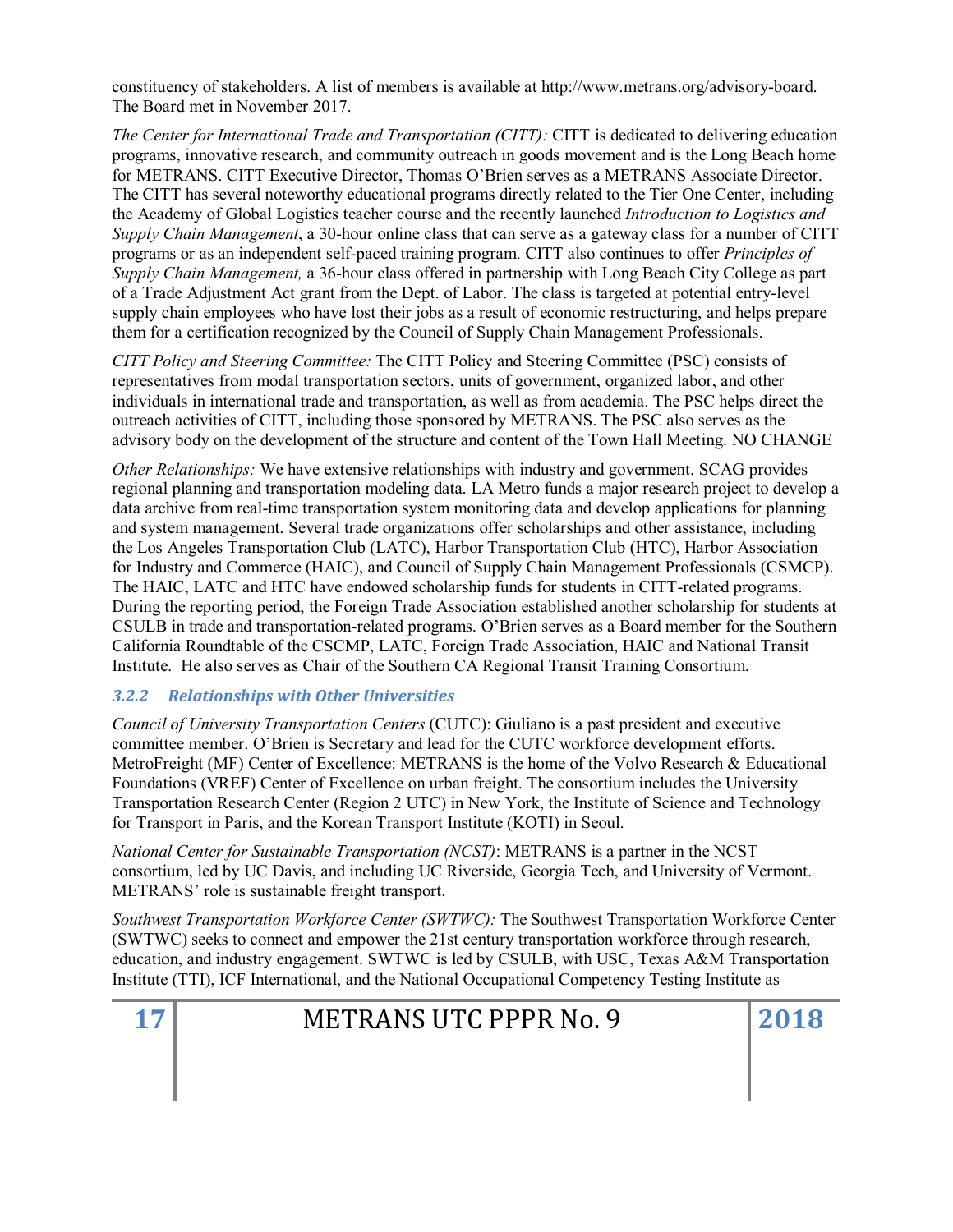partners. The mission of SWTWC is to provide a more strategic and efficient approach to transportation workforce development. The SWTWC leads an FHWA-funded National Transportation Career Pathways initiative with partners from the other regional workforce centers at the University of Vermont, University of Memphis, University of Wisconsin, and Montana State University.

# <span id="page-17-0"></span>**4. Impact**

As the METRANS Tier 1 UTC approaches completion, it is appropriate to identify the impacts the UTC has had on knowledge creation, training of the next generation, public policy, and professional practice.

# <span id="page-17-1"></span>**4.1 DEVELOLPMENT OF THE PRINCIPAL AND OTHER DISCIPLINES**

METRANS is a multi-disciplinary research center that includes engineering, social sciences, urban planning and public policy. Our impact has been on developing interdisciplinary courses and degree programs. At USC, most graduate transportation courses are cross-listed between public policy and engineering. At CSULB, the masters level MS-SCM is an interdisciplinary degree. Employers recognize the value of our graduates' multidisciplinary training, which is reflected in high placement rates of our graduates. Regarding fields of research, METRANS has contributed to development of routing and scheduling methods to improve rail and truck efficiency; development of simulation models for truck and passenger flows; and establishing urban freight as a field of research within urban planning/public policy.

# <span id="page-17-2"></span>**4.2 DEVELOPMENT OF HUMAN RESOURCES**

*Student Support*: Student support is an important component of research project selection. At USC, active METRANS UTC research projects fund 47 student positions. Of those hired, there are four undergraduates, 19 masters, and 24 PhD students. At CSULB, METRANS UTC research funds 13 research assistants: eight undergraduate students and four master's students, and one doctoral student on research projects being undertaken by CSULB professors. In addition, 15 graduate students and undergraduate student are employed at CSULB's Center for International Trade and Transportation (CITT) on a variety of METRANS projects including social media, web management, conferences, noncredit training programs, and workforce development-related programs. We provide financial and administrative support to allow students to participate in transportation conferences and competitions.

*Support for Underrepresented Groups:* We are committed to promoting diversity. Of the eleven student administrative assistants at USC directly supported by METRANS funding, ten are members of underrepresented groups, nine are both female and a member of an underrepresented group. Of the eighteen research and student assistants at CSULB directly supported by METRANS funding, four are female and six are members of an underrepresented group. Of the 17 student and professional groups supported by METRANS, six are specifically devoted to women, and three are specifically devoted to underrepresented groups. The Academy of Global Logistics at Cabrillo High School in Long Beach serves a largely minority population

*Scholarship Opportunities:* METRANS regularly disseminates information regarding opportunities for scholarships to students and the general public via our website, social media, announcements at courses and events, and our email distribution list of over 3,000. Scholarships are generally awarded at the end of each academic year to facilitate the students' following year. Four endowments are dedicated to students in CITT-related programs, most of which serve professional students in non-credit programs who do not qualify for many other scholarship programs limited to degree granting programs. FY18-19 scholarships will be awarded in the next reporting period.